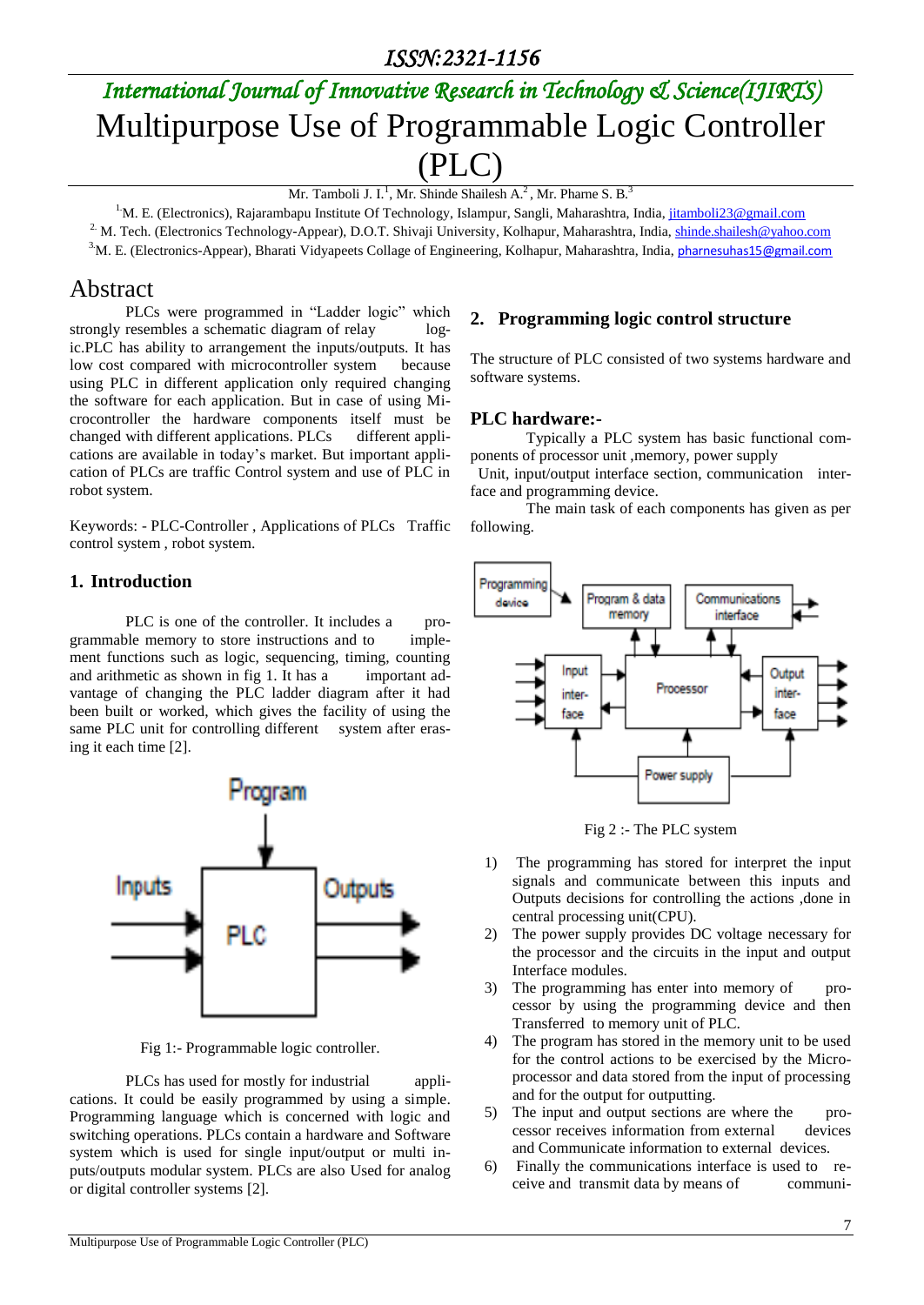## *International Journal of Innovative Research in Technology & Science(IJIRTS)*

cation Networks from to or to other remote PLCs[2][3].

#### **3. Programming in PLCs**

Programming devices can be hand held device, a desktop console or a computer. The program has been designed on the programming device and then transferred to the memory unit of PLC.

- **1)** Hand held programming devices will normally contain enough memory to allow the unit to retain programs.
- **2)** Desk top consoles are likely to have a visual display unit with a full keyboard and screen display.
- **3)** Personal computers are widely configured as program development work stations[3].

#### **4. Procedure for PLC software preparation**

 The PLC program is executed as a part of repetitive process referred to as a scan . PLC scan Starts with the CPU reading the status of inputs. Then the application program is executed using the status of the inputs. At the end when the program is completed, the CPU performs internal diagnostics and communication tasks. Scan cycle ends by updating the outputs and then starts over.

Scan cycle time depends on the size of program, the number of inputs/outputs and amount of communication required. The instructions are little computer codes that make the inputs and outputs do what the programming want to get the results need. There are different types of PLC program such as function block program (FBD),statement list(STL) and ladder logic diagram (LAD).

LAD is the most famous PLC programming language used. Ladder logic diagram uses components Like elements used in a line diagram format to describe hardwired control. The left vertical line of LAD represents the power conductor. The output element represents the return path of the circuit.

#### **5. Area of PLCs applications :-**

 PLC represents such a universal controller. It can be used for different applications and via the program installed in its memory, provides the user with a simple means of changing, extending and opt ionizing control processes. The original PLCs tasks are involving the interconnections of input signals according to specified program and if "true" switch the corresponding output. Boolean algebra as explain in [2] forms the mathematical basis for this operation which recognizes precisely two defined statues of one variable "0" and "1" and so the output can only assume these two statues. Timer and counter functions memory setting resetting mathematical computing operations all represents functions, which can be executed by practically any of PLCs. Programming logic control using as explained [4] for industrial field like automatic machines, cars and robots.

The applications of PLC discussed here are traffic con-<br>trol system and glass washing robot. PLC used to trol system and glass washing control traffic and to control movement of robot and flow rate of different liquids which are used in this robot[2][7].

#### **6. Smart Traffic control system :-**

 A smart traffic control system atomizes the traffic control activity and uses certain logical Mathematical operations and derives priority order of the lanes based on the certain factors and hence controls the traffic in an optimized manner. It uses inputs from sensors and sends interrupt signals to the controlling unit which in turn handles the operation of traffic signals automatically.

#### **Need for smart traffic control :-**

**1)** Increasing number of vehicles and lower phase of highways developments have led to traffic congestion problem.

**2)** Time of travel ,environment quality ,road safety are all adversely affected as a result of traffic congestion.

**3)** Delays caused due to traffic congestions, indirectly affect productivity, efficiency and energy losses.

**4)** Human error can cause mismanagement.

**5)** Emergency situations like medical emergencies , construction work, accidents etc.

#### **Modes of operation :-**

Traffic load is dependent on factors such as time, day, season, weather unpredictable situations like a accidents or construction activity or any other special event.

Traffic control system can be broadly classified as,

a) Saturated – Aim to serve as many drives as possible.

b) Unsaturated – Reduces mean delay for drives.

The main purpose of this system is to minimize waiting time for each lane as well as serving the busy lanes as much as possible.

The system can be divided into four main parts

- 1) Hardware model.
- 2) Programming.
- 3) Sensors.
- 4) PLC.

The objective is to prepare a prototype that has the ability to collect information of the busy tracks by sensors and using a control unit to shift service to a given lane as per priority.

The traffic system works in four different modes

- 1) Normal flow
- 2) Peak flow.
- 3) Off time
- 4) Manual operation.

Normal flow occurs when the traffic in a lane is less than a certain fixed threshold value. In this time the traffic signal operate sequentially. Peak flow is the period in which the traffic density crosses the threshold value in given lane and lane gets service irrespective of its sequence. Manual operation involves the closing of lanes and opening of lanes manually in case of an emergency or for allowing pedestrians to pass through[10].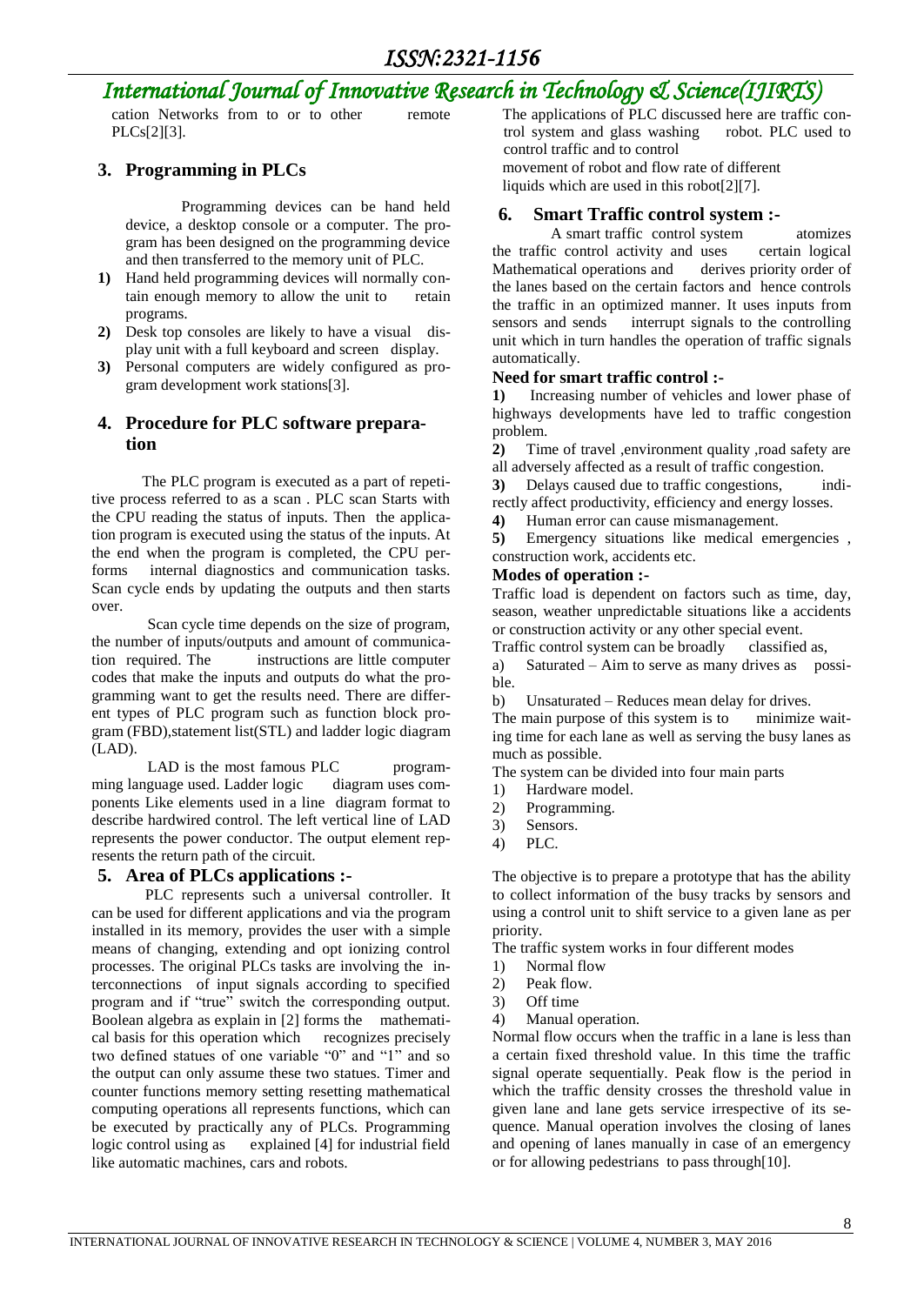# *ISSN:2321-1156*

# *International Journal of Innovative Research in Technology & Science(IJIRTS)*



Fig 3:- Smart traffic light model



Fig 4:- Circuit diagram of smart traffic control



Fig 5:- Ladder logic diagram of smart traffic control system.

### **7. Glass washing robot**

This robot used for washing the external glass windows of any building. The robot consist of two cars shown in fig 6 ,the first car for horizontal movement and second for vertical movement. The vertical movement cars consist of four motors which are brushes motor, water pump motor, soap motor and driver motor.

The first three motors are working simultaneously and fourth motor has a delay time after them. The car of horizontal motion consist of two motors for horizontal direction movement and the other for carrying the car which move in vertical direction. For washing process to make it from up to down for cleaning the windows of building.[6]

The robot begins its motion from the roof top of building by use PLC unit Fanuc with nine input/outputs. The robot movement begins when the PLC units switch turn on then the vertical car starts at the top of building. The motors of brushes, water pump and driver starts to work. Also the motor which is responsible moving this car from up to down begins to work.

The duration period for vertical motion (from up to down) takes 42 seconds. Followed by five seconds for vertical motion (from down to up). In order to start the second cycle horizontal car moves horizontal five seconds.so it has been tested on 2.8 m by 2 m glass windows. It takes 10 cycles on 5.2 min to complete cleaning process.[6]

 Ladder diagram of glass washing robot is shown in fig 6 below.



Fig 6 :- Ladder diagram of glass washing robot.